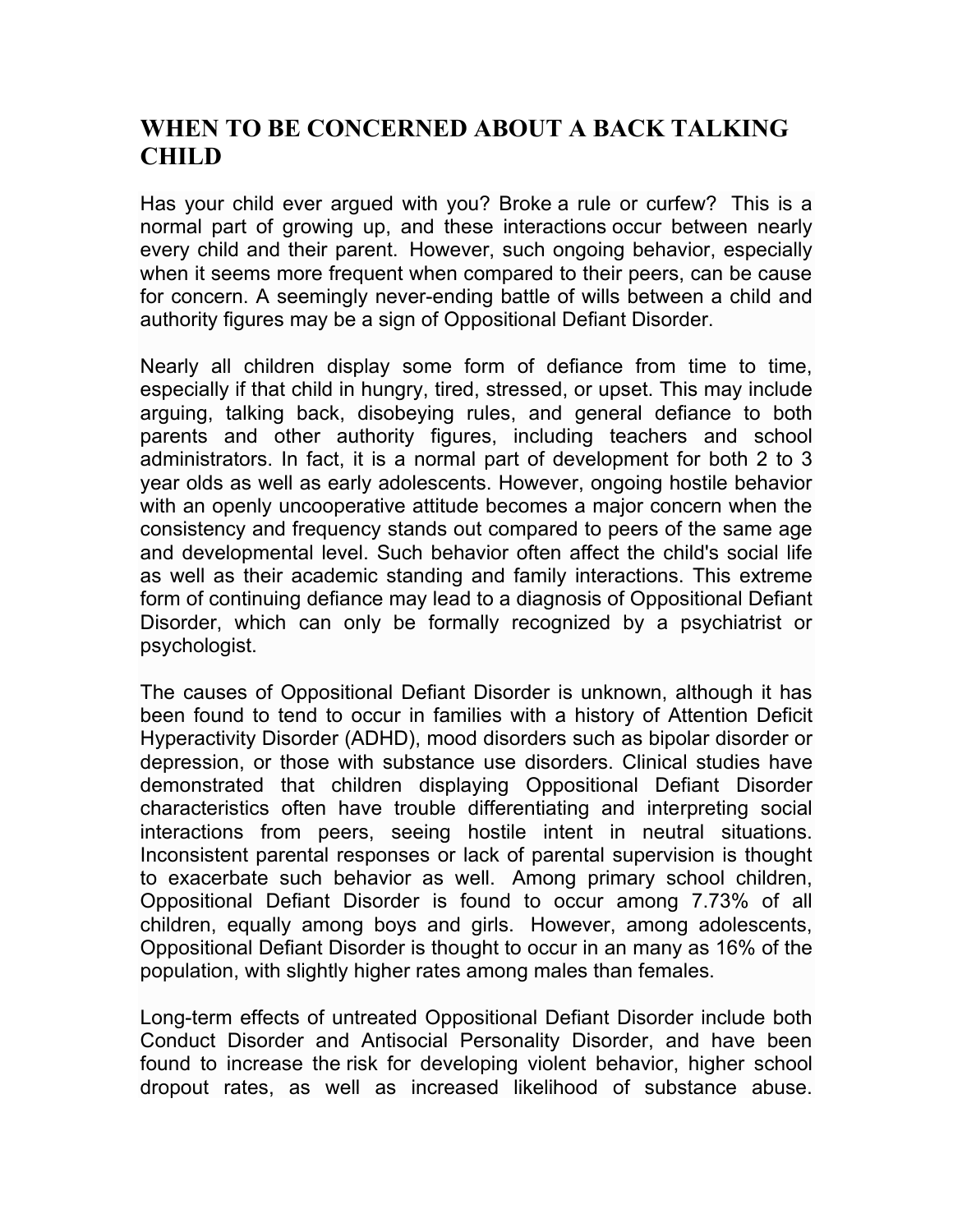However, treatment of the child or adolescent diagnosed with Oppositional Defiant Disorder may include several of the following:

- Parent Management Training Programs to help parents manage the child's behavior
- Individual Psychotherapy to develop more effective anger management for the child
- Family Psychotherapy to improve communication and mutual understanding
- Cognitive Problem-Solving Skills Training and Therapies to assist with problem solving and decrease negativity
- Social Skills Training to increase flexibility and improve social skills and frustration tolerance with peers

In some instances, medication may be considered for some of the more severe symptoms of Oppositional Defiant Disorder to counter other conditions that may be diagnosed, including ADHD, anxiety, and mood disorders. In addition to therapy for both the child as well as the family of the Oppositional Defiant Disorder child, the following considerations can help the entire family in dealing with ODD:

- Select rules that are non-negotiable and enforce them with consequences, making sure the rules are displayed for all to see and discuss ahead of time the consequences of breaking a rule. The rules should be simple and limited, so as to not overwhelm the child, but with a clear understanding of what behaviors will be rewarded as well as what behaviors will bring consequences. Move on from incidents with consequences upon completion of the consequence, allowing the child to see each day is a new start to make better decisions that affect him or her.
- Children in a structured environment, with ample rest, physical fitness and proper nutrition in general are better able to regulate their emotions. Such structure also benefits both the child with Oppositional Defiant Disorder as well as his or her family.
- Children with Oppositional Defiant Disorder often attempt to engage parents in arguing. Such behavior should be countered by the parent using as few words as possible with a calm voice to issue your position, and then immediately discontinuing the discussion. Engaging in back-and-forth heated discussions allows the child with Oppositional Defiant Disorder to have the upper hand, and calm and limited conversation with enforced rules eliminates this power.